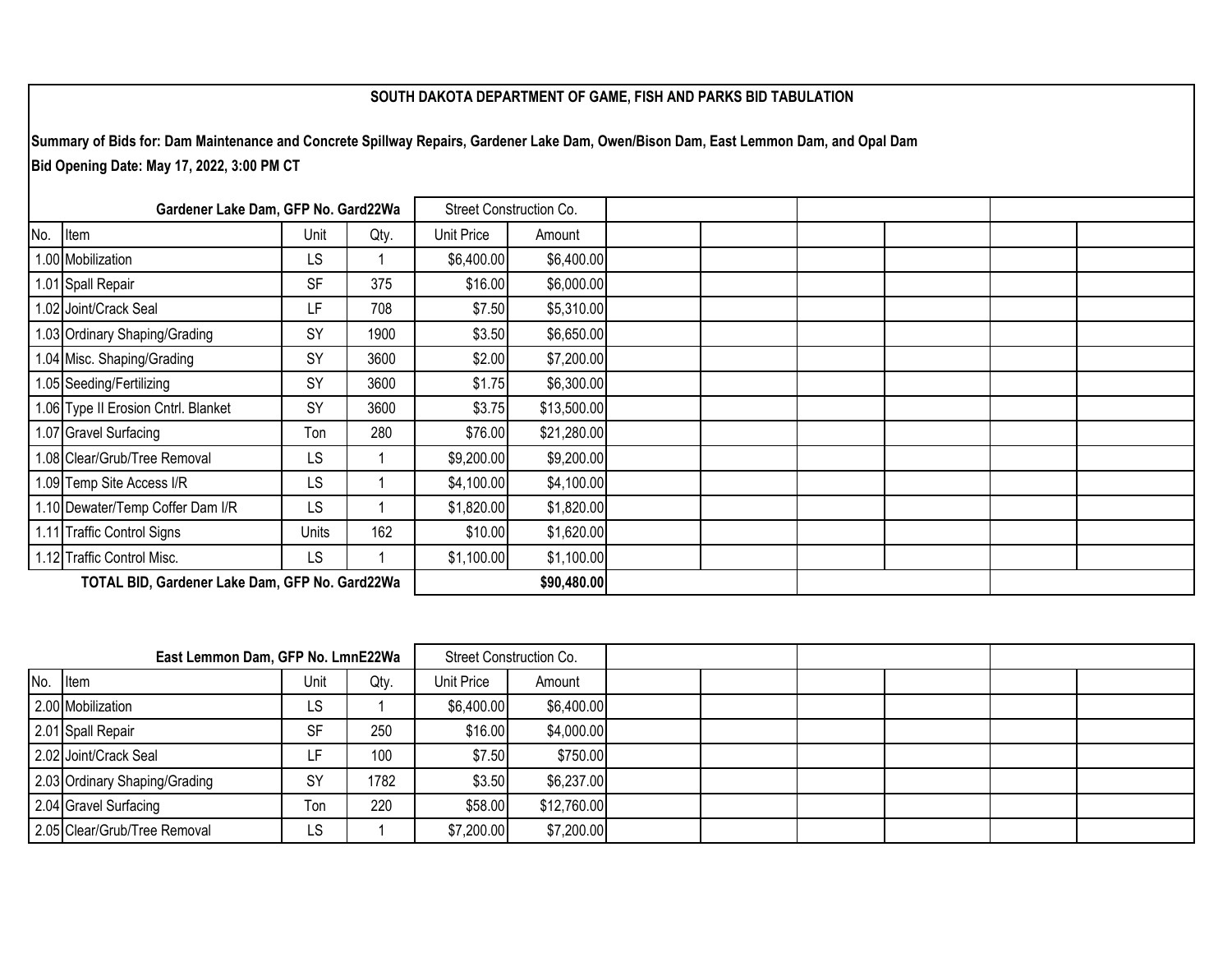|                                              | 2.06 Temp Site Access I/R        | LS    |     | \$2,250.00 | \$2,250.00  |  |  |  |
|----------------------------------------------|----------------------------------|-------|-----|------------|-------------|--|--|--|
|                                              | 2.07 Dewater/Temp Coffer Dam I/R | LS    |     | \$6,900.00 | \$6,900.00  |  |  |  |
|                                              | 2.08 Traffic Control Signs       | Units | 162 | \$10.00    | \$1,620.00  |  |  |  |
|                                              | 2.09 Traffic Control Misc.       | LS    |     | \$1,300.00 | \$1,300.00  |  |  |  |
| TOTAL BID, East Lemmon Dam, GFP No. LmnE22Wa |                                  |       |     |            | \$49,417.00 |  |  |  |

|                                             | Owen/Bison Dam, GFP No. Owen22Wa    |           | Street Construction Co. |            |              |  |  |  |
|---------------------------------------------|-------------------------------------|-----------|-------------------------|------------|--------------|--|--|--|
| No.                                         | Item                                | Unit      | Qty.                    | Unit Price | Amount       |  |  |  |
|                                             | 3.00 Mobilization                   | LS        |                         | \$6,400.00 | \$6,400.00   |  |  |  |
|                                             | 3.01 Spall Repair                   | <b>SF</b> | 250                     | \$10.00    | \$2,500.00   |  |  |  |
|                                             | 3.02 Joint/Crack Seal               | LF        | 700                     | \$7.50     | \$5,250.00   |  |  |  |
|                                             | 3.03 Class B Riprap                 | Ton       | 610                     | \$98.50    | \$60,085.00  |  |  |  |
|                                             | 3.04 Type II Drainage Fabric        | <b>SY</b> | 803                     | \$3.50     | \$2,810.50   |  |  |  |
|                                             | 3.05 Misc. Shaping/Grading          | SY        | 803                     | \$3.50     | \$2,810.50   |  |  |  |
|                                             | 3.06 Seeding/Fertilzing             | SY        | 459                     | \$3.75     | \$1,721.25   |  |  |  |
|                                             | 3.07 Type II Erosion Cntrl. Blanket | SY        | 459                     | \$4.25     | \$1,950.75   |  |  |  |
|                                             | 3.08 Clear/Grub/Tree Removal        | LS        |                         | \$6,200.00 | \$6,200.00   |  |  |  |
|                                             | 3.09 Temp Site Access I/R           | LS        |                         | \$3,200.00 | \$3,200.00   |  |  |  |
|                                             | 3.10 Dewater/Temp Coffer Dam I/R    | LS        |                         | \$6,200.00 | \$6,200.00   |  |  |  |
|                                             | 3.11 Traffic Control Signs          | Units     | 162                     | \$10.00    | \$1,620.00   |  |  |  |
|                                             | 3.12 Traffic Control Misc.          | LS        |                         | \$1,300.00 | \$1,300.00   |  |  |  |
| TOTAL BID, Owen/Bison Dam, GFP No. Owen22Wa |                                     |           |                         |            | \$102,048.00 |  |  |  |

| Opal Dam, GFP No. Opal22Wa |                       |           |      | Street Construction Co. |            |  |  |  |
|----------------------------|-----------------------|-----------|------|-------------------------|------------|--|--|--|
| No. Item                   |                       | Unit      | Qty. | Unit Price              | Amount     |  |  |  |
|                            | 4.00 Mobilization     | LS        |      | \$6,400.00              | \$6,400.00 |  |  |  |
|                            | 4.01 Spall Repair     | <b>SF</b> | 100  | \$15.00                 | \$1,500.00 |  |  |  |
|                            | 4.02 Joint/Crack Seal | -         | 504  | \$7.50                  | \$3,780.00 |  |  |  |
|                            | 4.03 Class B Riprap   | Ton       | 20   | \$98.50                 | \$1,970.00 |  |  |  |